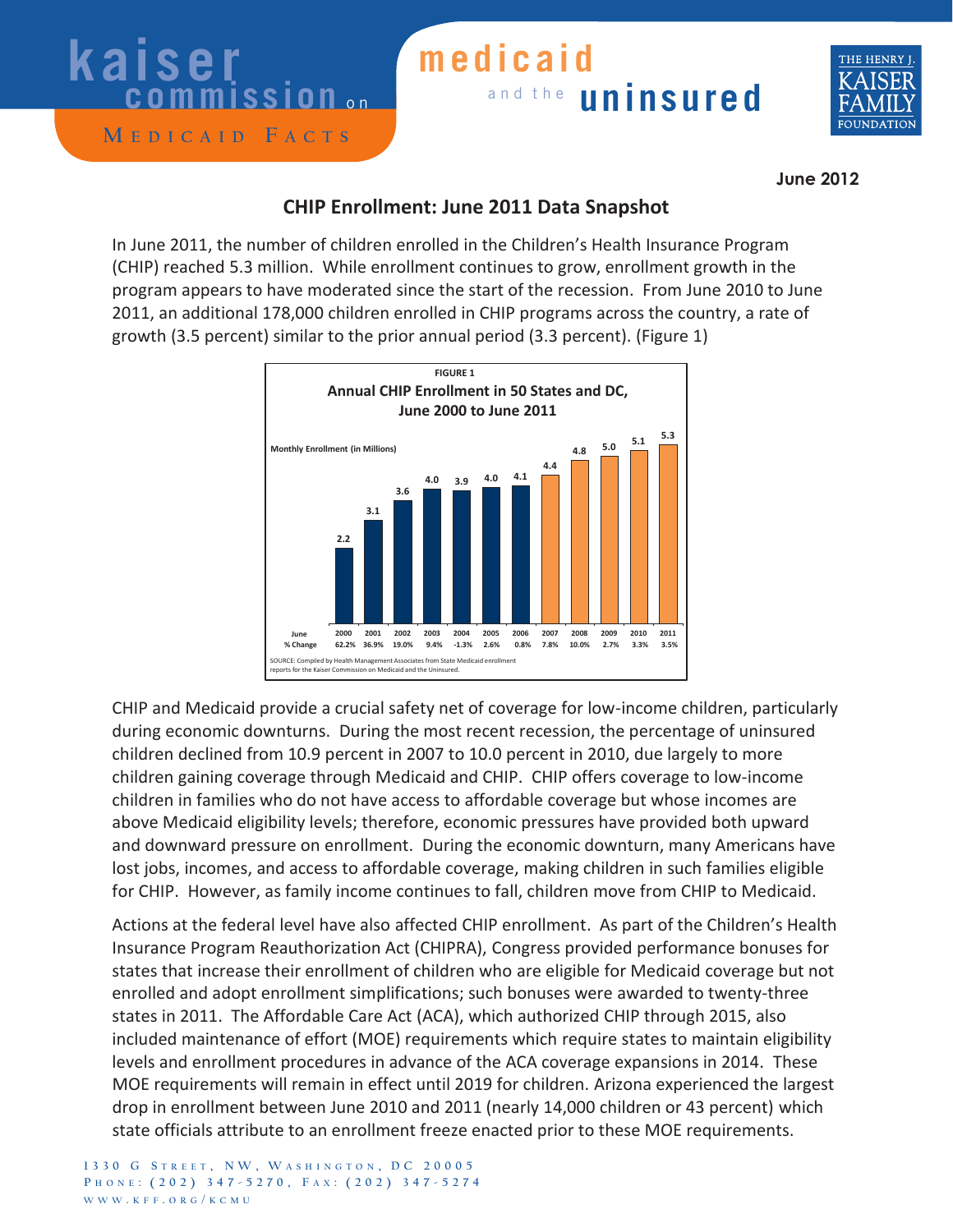# **<sup>M</sup> edicaid F acts kaiser commission**

**Cross State Trends.** CHIP enrollment varied significantly across states. Enrollment in the program grew in 37 states from June 2010 to June 2011. Enrollment growth was attributed by state CHIP directors to the continuing impact of the economic downturn as well as specific outreach efforts and initiatives to streamline enrollment processes. In fact, many of these states were among the twenty-three that qualified for CHIPRA performance bonuses in FY 2011 by implementing selected measures to simplify enrollment procedures and meeting enrollment targets for Medicaid. $^1\,$  Six states (California, North Carolina, New York, Iowa, Oregon, and New Jersey) had over 10,000 additional children enroll during this period.

Seven states (Iowa, Oregon, Montana, Michigan, Kansas<sup>2</sup>, North Carolina, and Kentucky) had growth of 10 percent or more during this period. (Figure 2, Tables 1 and 2) A number of states with significant increases in enrollment or enrollment growth cited increased outreach and enrollment simplifications as key factors in their growth, some of which are listed below:

- **Iowa** has adopted several enrollment simplifications since 2009, including presumptive eligibility, express lane eligibility, and 12-month continuous eligibility for children.<sup>3</sup>
- **Oregon** has implemented numerous eligibility and enrollment simplifications in its program since 2009. The state also awards grants to community-based organizations to conduct outreach and serve as local application sites.<sup>4</sup>
- **Montana** officials noted that there was an on-going enrollment outreach effort along with a media campaign that concluded in December 2010. The state also received a CHIPRA outreach grant with a focus on enrollment.
- **North Carolina** implemented ex-parte renewals.

Enrollment in CHIP programs declined in 14 states from June 2010 to June 2011; five of these states (Arizona, Oklahoma<sup>5</sup>, Utah, Colorado, and New Mexico) had enrollment decreases of five percent or more. (Figure 2, Tables 1 and 2) Across states with enrollment declines, officials largely attributed the declines to increasing numbers of children qualifying for Medicaid due to drops in family income; a few states also indicated that there was a lack of funds for outreach due to budget shortfalls. The largest enrollment decline occurred in Arizona; enrollment in this state's CHIP program declined by 43 percent between June 2010 and June 2011, representing nearly 14,000 children. Officials attributed the decline to the enrollment freeze enacted by the state due to budget pressures in December 2009 before the MOE requirements under the ACA were in place; it is the only state to have an enrollment freeze in its CHIP program currently.<sup>6</sup>

 $1$  The twenty-three states awarded bonuses were Alabama (2009, 2010, and 2011), Alaska (2009, 2010, and 2011), Colorado (2010 and 2011), Connecticut (2011), Georgia (2011), Idaho (2010 and 2011), Illinois (2009, 2010, and 2011), Iowa (2010 and 2011), Kansas (2009, 2010, and 2011), Louisiana (2009, 2010, and 2011), Maryland (2010 and 2011), Michigan (2009, 2010 and 2011), Montana (2011), New Jersey (2009, 2010, and 2011), New Mexico (2009, 2010, and 2011), North Carolina (2011), North Dakota (2011), Ohio (2010 and 2011), Oregon (2009, 2010 and 2011), South Carolina (2011), Virginia (2011), Washington (2009, 2010 and 2011) and Wisconsin (2010 and 2011). For more information:

http://www.insurekidsnow.gov/professionals/eligibility/performance\_bonuses.html.<br><sup>2</sup> Kansas reported that the state had worked through a significant backlog of Family Medicaid and CHIP applications during this period. "KHP <sup>3</sup> Secrets of Success: An Analysis of Four States at the Forefront of the Nation's Gains in Children's Health Coverage. KCMU, January 2012. http://www.kff.org/medicaid/8273.cfm.

 $5$  Oklahoma, which had the second largest drop in enrollment (13.7 percent or 9,594 children) indicated that a new online enrollment system had erroneously enrolled some individuals into Medicaid instead of CHIP; the state believes that this error in their eligibility rule engine has led to an artificial enrollment decline in their CHIP program.

<sup>6</sup> For more information on the effect of the enrollment freeze, see *The Arizona KidsCare CHIP Enrollment Freeze: How Has it Impacted Enrollment and Families?* KCMU, September 2011. http://www.kff.org/medicaid/8232.cfm. In May 2012, the state began enrolling children on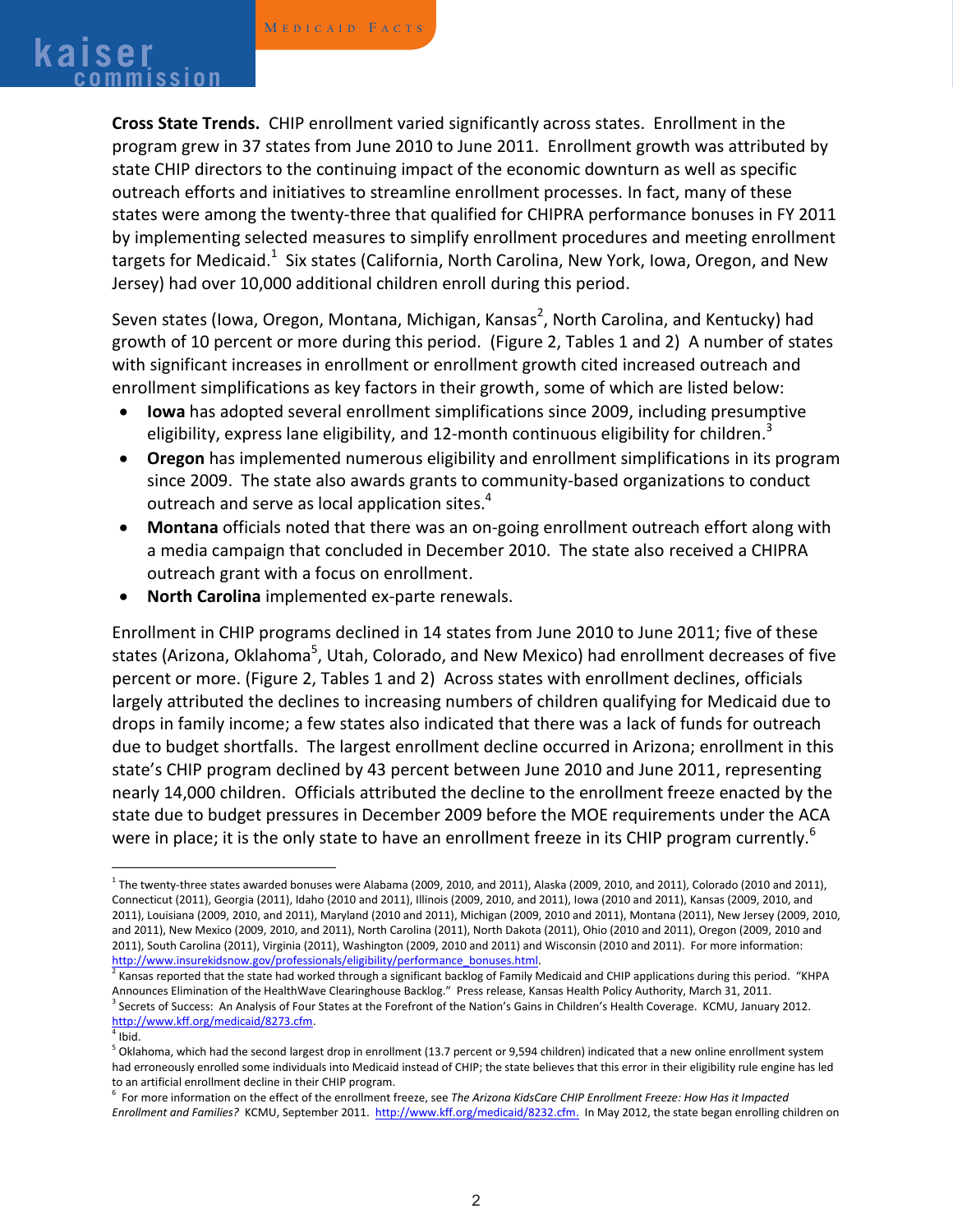

 $\overline{a}$ 



Source: Data provided by state officials to Health Management Associates for Kaiser Commission on Medicaid and the Uninsured, 2011.

the waiting list for KidsCare into a new CHIP program, KidsCare II. KidsCare II will extend coverage to 20,000 children with incomes between 100 and 175 percent of poverty. The program will be funded from part of the savings under the Safety Net Care Pool and will end December 31, 2013. http://www.azahcccs.gov/applicants/KidsCareII.aspx.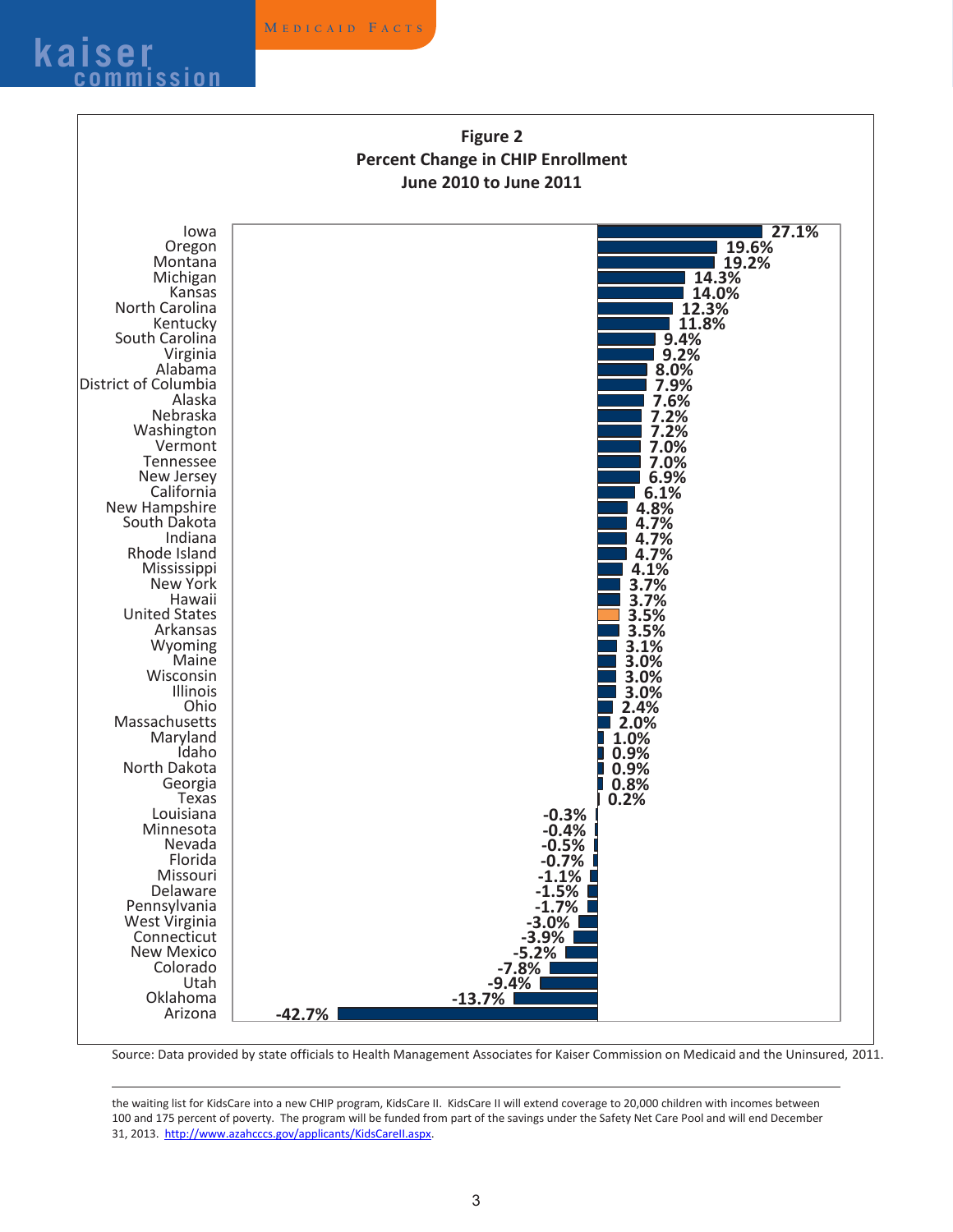# **<sup>M</sup> edicaid F acts kaiser commission**

**Coverage for Pregnant Women.**<sup>7</sup> States have traditionally had two options for providing coverage to pregnant women under CHIP – through a state plan amendment under the "Unborn Child" option or through a waiver. As part of CHIPRA, states now have the option of covering pregnant women in CHIP programs through a new state plan amendment option. In June 2011, 14 states reported that they used the Unborn Child option to provide coverage for over 138,000 individuals, an annual decrease of over 23,000 from June 2010. $^8$  During this same period, over 3,200 pregnant women were covered under CHIP program waivers in three states (Colorado, Nevada, and Virginia); a decrease of approximately 200 over the annual period. Two states (New Jersey and Rhode Island) reported covering 250 pregnant women over the same annual period through the new state plan option. Enrollment for pregnant women in these states remained fairly constant from June 2010 to June 2011.

**Coverage of Children of State Employees.** Under the ACA, states that operate separate CHIP programs now have the option to extend CHIP eligibility to the dependents of state employees, providing they meet the other CHIP eligibility criteria. States can adopt this option if they have maintained their contribution levels for health coverage for employees with dependent coverage or can demonstrate that state employees' out-of-pocket health care costs exceed five percent of family income. During the time period covered in this report, 5 states reported adopting this option (AL, KY, MT, PA and TX).<sup>9</sup> Three additional states reported providing coverage to dependents of state employees who met other program requirements outside of this new option. Arkansas has provided coverage for such children under its ARKids B waiver separate from the new CHIPRA option, while dependents of state employees in Mississippi and North Carolina have always been eligible for CHIP coverage provided they meet the other program requirements because the state does not contribute to dependent coverage. $^{10}$ 

**Changes in CHIP Benefits and Cost-Sharing.** With state fiscal years running from July to June in most states, few changes were reported by states in terms of benefits or eligibility and enrollment procedures between December 2010 and June 2011. No states reported changes to eligibility levels during this time period, though Montana did report implementing presumptive eligibility for children in both CHIP and Medicaid effective January 2011. Two states reported benefit changes effective January 2011 – Alabama added an obesity treatment benefit which included medical nutrition therapy and Pennsylvania expanded dental coverage and added coverage of orthodontia services.

http://www.peachcare.org/FaqView.aspx?displayFaqId=107.

 $<sup>7</sup>$  This report follows CMS policy to count individuals covered under the "Unborn Child" option as children; therefore, these individuals are</sup> included in overall enrollment numbers. However, other adults and pregnant women covered by CHIP outside of the unborn child option are not included in overall enrollment numbers. States using the "Unborn Child" option are denoted in Tables 1 and 2 with asterisks.<br><sup>8</sup> Tennessee reports that they use this option and that pregnant women covered under this op

numbers reported in Tables 1 and 2; however, they did not report the number of pregnant women covered under this option separately.  $9$  Georgia adopted this option beginning October 1, 2011, after the period of this report.

<sup>10</sup> *Performing Under Pressure: Annual Findings of a 50-State Survey*. KCMU, January 2012. http://www.kff.org/medicaid/8272.cfm.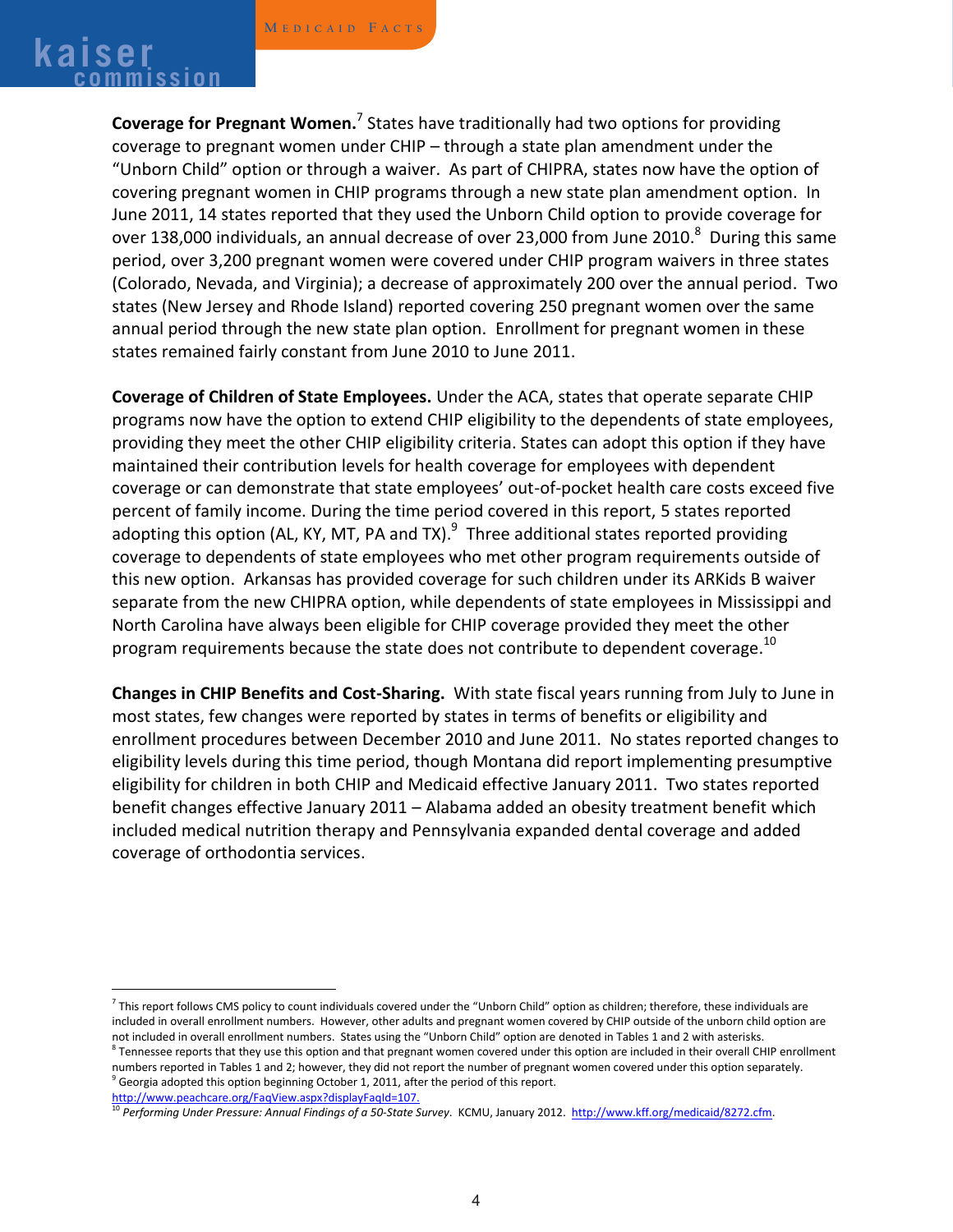# **kaiser Commission**

**Conclusion.** In June 2011, the number of children enrolled in CHIP reached 5.3 million. While enrollment continues to grow, enrollment growth in the program appears to have moderated since the start of the economic downturn. While the economic downturn has led to an increased number of children qualifying for CHIP as more families lose income and access to employer sponsored coverage, children are also transitioning to Medicaid coverage instead of CHIP as family income continues to drop. At the same time, federal policies, such as the performance bonuses and MOE requirements, have helped states to maintain and in some instances increase the number of children covered under CHIP during this period, though a lack of funding for outreach efforts has led to declines in CHIP enrollment in some states. Arizona experienced the largest drop in enrollment between June 2010 and 2011 (nearly 14,000 children or 43 percent) which state officials attribute to an enrollment freeze enacted prior to the MOE requirements. Looking ahead to June 2012, CHIP officials in half of states expect enrollment to drop or stay the same. While enrollment growth appears to be moderating, the ongoing effects of the economic downturn on state budgets and enrollment as well as continued efforts across states to simplify and streamline enrollment processes to increase coverage for low-income uninsured children who are eligible but not enrolled will continue to affect CHIP programs.

**Methodology.** The data in this report reflect the number of children, including individuals covered under the unborn child option, enrolled in CHIP programs in each state. Adult coverage under CHIP is not included in the total CHIP enrollment counts of this report. State CHIP officials provided data specifically for the months of March and June 2011. States also were asked to review data in previous reports in this series and to update data as might be appropriate for previous periods. The data for this report were requested in January 2012; responses were returned by March 2012. Data for specific states in reports issued by CMS may differ from data in this report. Beyond the "point-in-time" versus "ever-enrolled" counts described below, differences occur when states provide data for this report for a point-in-time other than the final day of a quarter, when states update enrollment counts, e.g., for retroactive eligibility of a Medicaid-expansion CHIP program, or when a state provides final counts to CMS beyond response deadline.

The data in this report are "point-in-time," which means the number of individuals enrolled in a specific month, such as June 2011 for this report. A "point-in-time" count of enrollees is distinct from the "everenrolled" count, which is provided in reports issued by the Centers for Medicare and Medicaid Services (CMS). The annual count of children ever-enrolled will always exceed the number enrolled at any point- intime, as long as new enrollments and departures occur during the year. For example, the CMS CHIP annual report for the year ending in September 2010, i.e., federal fiscal year 2010, shows a total of 7,705,723 children enrolled at any point in time and for any length of time during that year. In contrast, the number of children enrolled in the month of September 2010 per data provided by state officials for this report (not reported here) was 5,200,854 or 67.5 percent remained enrolled in September. Recent experience shows that one-third of CHIP enrollees enrolled at any time during the year were not enrolled at the end of the year.

This Data Snapshot was prepared by Vernon Smith at Health Management Associates and Laura Snyder and Robin Rudowitz at the Kaiser Commission on Medicaid and the Uninsured.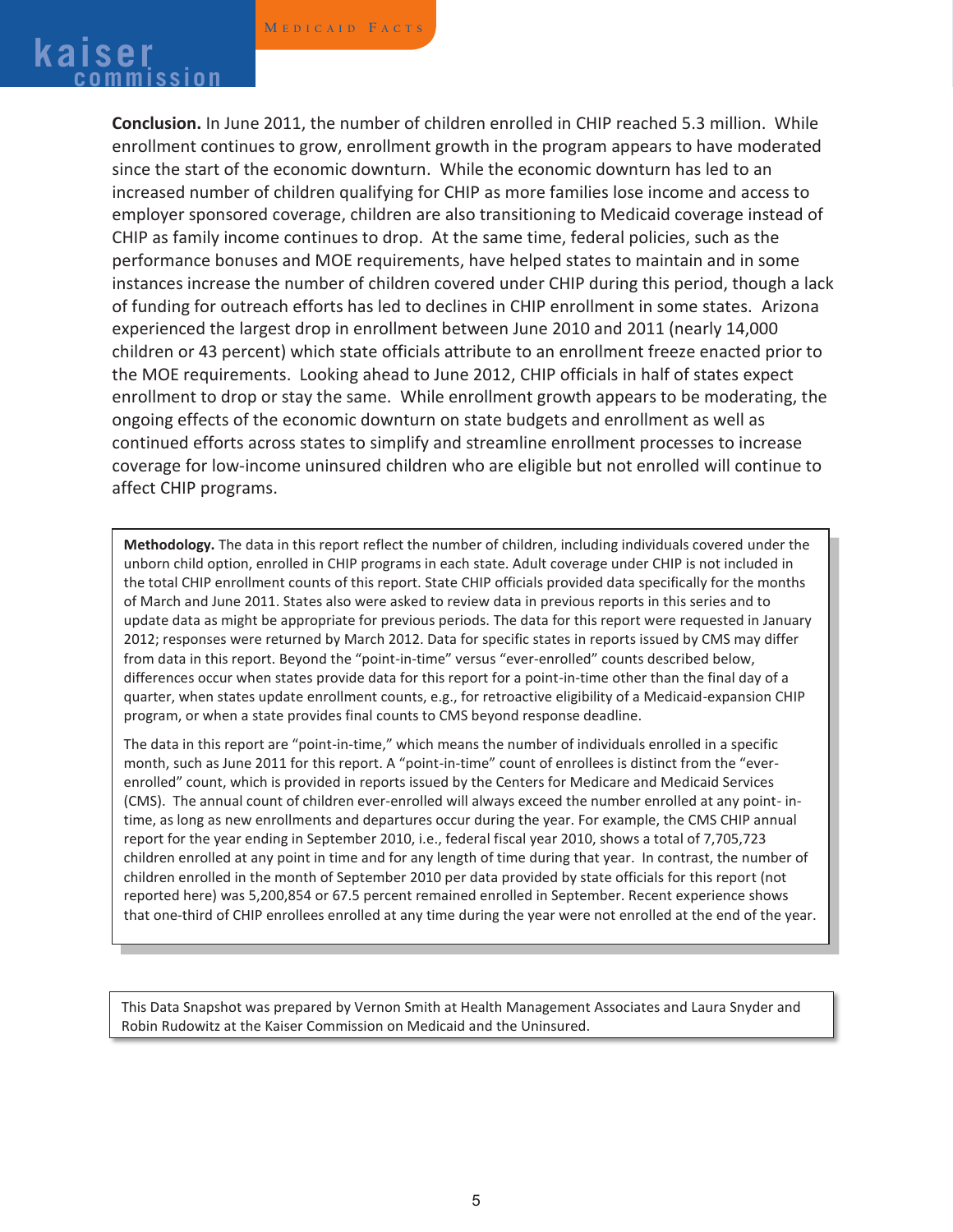### **Table 1 Total CHIP Enrollment in 50 States and the District of Columbia June 2000 to June 2011**

**Monthly Enrollment**

|                         | Jun-00           | Jun-01           | <b>Jun-02</b>    | Jun-03           | Jun-04            | <b>Jun-05</b>    | <b>Jun-06</b>                                                                   | Jun-07            | Jun-08            | <b>Jun-09</b>    | Jun-10           | Jun-11            |
|-------------------------|------------------|------------------|------------------|------------------|-------------------|------------------|---------------------------------------------------------------------------------|-------------------|-------------------|------------------|------------------|-------------------|
| <b>United States</b>    |                  |                  |                  |                  |                   |                  | 2,239,409 3,066,481 3,649,131 3,993,508 3,941,608 4,043,863 4,078,163 4,397,495 |                   | 4,835,639         | 4,966,030        | 5,132,082        | 5,310,188         |
| Alabama                 | 36,709           | 41,785           | 53,135           | 60,383           | 59,019            | 64,342           | 65,875                                                                          | 67,715            | 71,251            | 69,252           | 75,112           | 81,136            |
| Alaska                  | 9,176            | 11,349           | 12,780           | 12,290           | 14,243            | 11,366           | 9,582                                                                           | 7,793             | 8,743             | 8,721            | 10,148           | 10,917            |
| Arizona                 | 35,034           | 51,838           | 48,599           | 50,019           | 50,373            | 50,638           | 59,250                                                                          | 64,453            | 65,837            | 53,408           | 32,221           | 18,469            |
| Arkansas*               | ä,               | ÷,               |                  | 45,982           | 54,273            | 62,141           | 67,170                                                                          | 69,349            | 67,832            | 64,213           | 68,017           | 70,372            |
| California*             | 321,927          | 478,930          | 608,903          | 716,550          | 722,089           | 819,032          | 860,888                                                                         | 986,311           | 1,062,303         | 1,127,673        | 1,062,126        | 1,127,027         |
| Colorado                | 25,337           | 35,059           | 43,679           | 53,118           | 37,069            | 40,696           | 53,894                                                                          | 51,939            | 60,166            | 64,598           | 69,369           | 63,956            |
| Connecticut             | 9,740            | 10,967           | 13,816           | 14,092           | 15,639            | 15,696           | 14,251                                                                          | 17,200            | 15,432            | 14,136           | 14,212           | 13,657            |
| Delaware                | 2,909            | 3,466            | 4,082            | 4,524            | 3,461             | 4,360            | 4,844                                                                           | 5,069             | 5,484             | 6,090            | 6,342            | 6,244             |
| District of Columbia    | 3,225            | 2,077            | 3,284            | 3,854            | 4,391             | 4,573            | 4,750                                                                           | 5,146             | 6,720             | 6,307            | 5,871            | 6,337             |
| Florida                 | 160,542          | 221,679          | 246,432          | 317,683          | 331,716           | 203,983          | 193,639                                                                         | 224,575           | 231,226           | 225,028          | 254,217          | 252,447           |
| Georgia                 | 85,625           | 132,498          | 164,896          | 183,565          | 196,934           | 228,801          | 257,212                                                                         | 276,551           | 225,497           | 198,951          | 205,990          | 207,653           |
| Hawaii                  | ÷,               | 5,545            | 8,146            | 10,071           | 12,261            | 14,108           | 15,569                                                                          | 17,226            | 18,787            | 20,763           | 24,359           | 25,257            |
| Idaho                   | 6,775            | 11,113           | 12,113           | 10,706           | 11,780            | 13,787           | 14,287                                                                          | 19,352            | 26,811            | 29,652           | 24,622           | 24,837            |
| Illinois*               | 53,049           | 62,420           | 71,407           | 80,563           | 119,857           | 135,984          | 151,253                                                                         | 175,145           | 186,107           | 195,233          | 204,448          | 210,512           |
| Indiana                 | 39,914           | 47,539           | 48,342           | 56,880           | 64,403            | 68,939           | 69,787                                                                          | 68,394            | 71,253            | 70,496           | 79,757           | 83,494            |
| lowa                    | 13,738           | 21,337           | 26,010           | 29,057           | 32,157            | 34,913           | 36,286                                                                          | 33,412            | 34,580            | 43,830           | 44,870           | 57,023            |
| Kansas                  | 17,140           | 22,108           | 26,525           | 30,023           | 33,024            | 34,611           | 37,631                                                                          | 35,374            | 38,047            | 38,731           | 40,065           | 45,694            |
| Kentucky                | 42,440           | 54,429           | 52,492           | 50,719           | 48,102            | 49,377           | 50,225                                                                          | 52,536            | 53,555            | 53,991           | 59,962           | 67,023            |
| Louisiana*              | 33,363           | 54,343           | 74,407           | 88,129           | 100,925           | 107,914          | 107,777                                                                         | 107,828           | 124,310           | 126,657          | 124,373          | 124,018           |
| Maine                   | 9,353            | 9,816            | 13,010           | 12,663           | 13,967            | 13,989           | 14,705                                                                          | 13,346            | 13,839            | 14,955           | 15,479           | 15,945            |
| Maryland                | 74,036           | 89,488           | 102,408          | 112,758          | 87,258            | 95,018           | 101,552                                                                         | 104,870           | 110,877           | 99,582           | 96,470           | 97,418            |
| Massachusetts*          | 61,837           | 55,876           | 50,094           | 56,261           | 56,208            | 70,198           | 75,019                                                                          | 87,492            | 105,094           | 103,605          | 113,760          | 116,043           |
| Michigan*               | 34,524           | 49,712           | 44,477           | 51,424           | 50,876            | 56,195           | 47,710                                                                          | 43,375            | 43,354            | 46,308           | 38,525           | 44,043            |
| Minnesota*              | 9                | 15               | 23               | 19               | 1,982             | 2,122            | 2,229                                                                           |                   |                   |                  | 2,156            | 2,148             |
|                         |                  |                  |                  |                  |                   |                  |                                                                                 | 2,458             | 2,368             | 2,226            |                  |                   |
| Mississippi             | 20,530<br>60,771 | 43,187<br>73,494 | 52,456<br>75,078 | 56,690<br>84,824 | 64,516<br>88,893  | 68,068<br>93,730 | 60,457<br>61,097                                                                | 60,122<br>61,936  | 64,978<br>58,923  | 67,097<br>65,133 | 66,953<br>71,663 | 69,669<br>70,853  |
| Missouri<br>Montana     | 5,827            | 9,700            | 9,350            | 9,550            | 10,914            | 10,908           | 13,165                                                                          | 13,289            | 16,576            | 18,639           | 20,761           | 24,739            |
|                         |                  |                  |                  |                  |                   |                  |                                                                                 |                   |                   |                  |                  |                   |
| Nebraska                | 7,002            | 7,817<br>18,823  | 10,712           | 22,611           | 22,188            | 23,132           | 23,194                                                                          | 24,491<br>29,899  | 25,397<br>26,832  | 23,744           | 27,421           | 29,396            |
| Nevada<br>New Hampshire | 11,152<br>2,822  | 3,723            | 24,138<br>4,966  | 23,323<br>5,971  | 26,100<br>6,532   | 28,836<br>7,022  | 27,848<br>7,688                                                                 | 7,415             | 8,009             | 22,444<br>7,905  | 21,255<br>8,527  | 21,139<br>8,938   |
| New Jersey              | 67,710           | 77,049           | 95,468           | 92,170           | 104,165           | 115,222          | 127,525                                                                         | 125,494           | 121,581           | 133,878          | 155,512          | 166,218           |
| New Mexico              | 4,236            | 6,610            | 9,838            | 10,675           | 10,706            | 10,647           | 10,598                                                                          | 8,072             | 9,706             | 8,647            | 8,615            | 8,165             |
| New York                | 522,058          |                  | 550,402          | 480,606          | 438,892           | 426,529          | 388,689                                                                         |                   |                   |                  | 394,692          | 409,252           |
|                         |                  | 486,194          |                  |                  |                   |                  |                                                                                 | 394,164           | 365,311           | 382,803          |                  |                   |
| North Carolina          | 65,129           | 59,968           | 84,286           | 100,436          | 115,571           | 130,467          | 109,466                                                                         | 113,667           | 122,379           | 129,973          | 171,730          | 192,855           |
| North Dakota            | 1,875            | 2,546            | 2,920            | 3,186            | 3,586             | 4,136            | 4,454                                                                           | 4,553             | 5,785             | 4,644            | 4,666            | 4,706             |
| Ohio<br>Oklahoma*       | 47,287<br>35,000 | 78,420           | 86,106           | 125,026          | 128,877<br>46,576 | 122,796          | 142,374                                                                         | 140,547<br>66,570 | 145,049<br>62,955 | 153,335          | 158,194          | 162,041<br>60,374 |
|                         |                  | 38,000           | 43,423           | 47,295           |                   | 54,427           | 58,731                                                                          |                   |                   | 65,679           | 69,968           |                   |
| Oregon*                 | 15,900           | 17,551           | 18,133           | 18,741           | 20,443            | 25,014           | 29,430                                                                          | 39,586            | 50,736            | 47,575           | 56,930           | 68,102            |
| Pennsylvania            | 99,008           | 110,890          | 120,408          | 131,695          | 134,426           | 136,511          | 143,501                                                                         | 161,166           | 172,662           | 191,497          | 194,721          | 191,508           |
| Rhode Island*           | 9,317            | 11,432           | 10,890           | 9,865            | 11,459            | 11,756           | 12,412                                                                          | 12,612            | 12,348            | 12,454           | 14,361           | 15,032            |
| South Carolina          | 47,532           | 46,581           | 52,112           | 49,994           | 51,479            | 52,561           | 40,161                                                                          | 36,001            | 45,332            | 54,406           | 56,618           | 61,940            |
| South Dakota            | 3,724            | 6,729            | 8,307            | 9,324            | 9,805             | 10,610           | 11,323                                                                          | 11,136            | 11,531            | 11,900           | 12,334           | 12,917            |
| Tennessee*              | 15,146           | 10,069           | 2,074            |                  |                   |                  |                                                                                 | 31,619            | 53,064            | 67,980           | 73,741           | 78,883            |
| Texas*                  | 39,872           | 369,946          | 529,980          | 512,986          | 359,967           | 326,473          | 293,342                                                                         | 326,635           | 554,642           | 544,815          | 574,902          | 576,025           |
| Utah                    | 16,868           | 23,690           | 21,931           | 23,777           | 30,192            | 28,268           | 35,724                                                                          | 25,095            | 35,248            | 41,468           | 41,608           | 37,696            |
| Vermont                 | 2,004            | 2,659            | 2,982            | 3,029            | 2,897             | 2,992            | 3,012                                                                           | 2,820             | 3,215             | 3,330            | 3,478            | 3,721             |
| Virginia                | 25,033           | 33,466           | 42,293           | 52,327           | 58,676            | 73,187           | 78,745                                                                          | 82,731            | 90,907            | 96,163           | 99,433           | 108,553           |
| Washington*             | 1,518            | 4,150            | 6,869            | 7,305            | 10,862            | 21,146           | 18,790                                                                          | 18,975            | 20,953            | 23,875           | 29,537           | 31,660            |
| West Virginia           | 11,697           | 20,923           | 20,043           | 21,828           | 23,594            | 24,515           | 24,835                                                                          | 24,939            | 24,418            | 24,555           | 24,824           | 24,069            |
| Wisconsin*              | 22,357           | 26,628           | 31,861           | 35,785           | 34,957            | 28,006           | 30,954                                                                          | 31,368            | 71,590            | 72,153           | 91,737           | 94,470            |
| Wyoming                 | 1,632            | 2,847            | 3,045            | 3,156            | 3,328             | 4,121            | 5,263                                                                           | 5,684             | 6,039             | 5,532            | 5,430            | 5,597             |

Note: \* indicates that the state reported using the Unborn Child option.

Source: Data provided by state officials to Health Management Associates for the Kaiser Commission on Medicaid and the Uninsured, 2011.